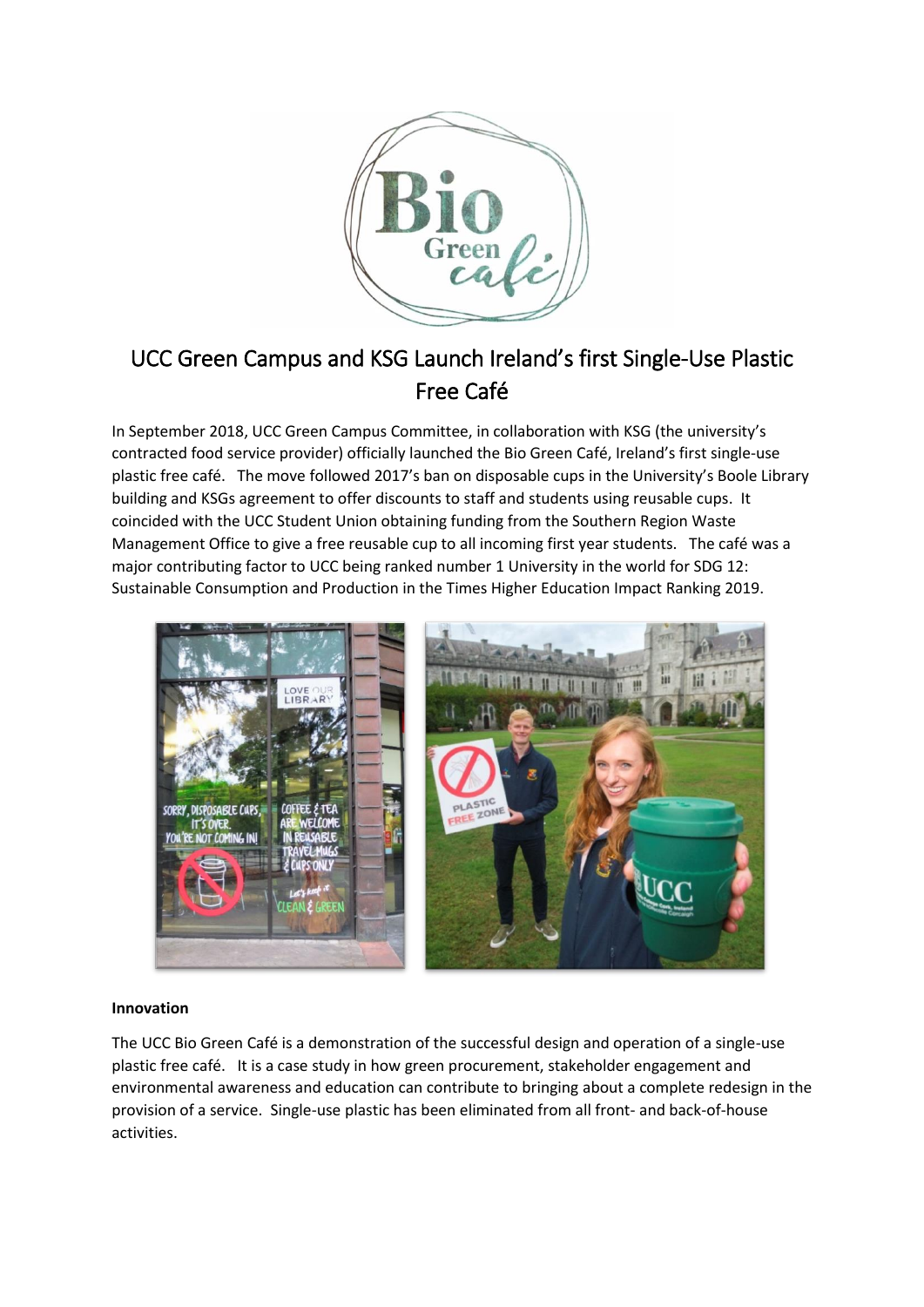Front of house, water and other beverages are available in tin cans or glass bottles. There are three options for customers dining in the café:

- 1) Eat-in on ceramic tableware
- 2) Take away bring your own lunchbox/cup/bottle
- 3) Take away customers pay a surcharge for compostable cups/lunchboxes.

The compostable takeaway option is hidden from view, and therefore only available if customers specifically request it.

Back of house changes required a complete review of suppliers and engagement with current/new suppliers to either

- a) Provide stock in reusable containers or paper packaging
- b) If single-use plastic was a requirement for health and safety reasons, the supplier would deliver the item in plastic, remove the plastic onsite and take it away with them.

A complete redesign of the café infrastructure was also undertaken to ensure that the facilities supported the new service being provided. A custom segregated bin system was installed with clear labelling referring to the specific products on sale in that café. A weighing station was installed next to the bins, enabling staff to weigh the different types of waste being produced and monitor the success of the initiative. A combined cup-washing system and water-refilling station was installed so that customers could wash their own reusable mug and fill their own bottles.



## **Environmental Benefit**

In the first three months of operation, the Bio Green Café saw over 20,000 pieces of disposable items avoided. Waste tonnage has reduced by 95%. The scalability and replicability of this project means that the potential environmental benefit is enormous.

The café was always intended as a real-life experiment into how a catering service could be redesigned to eliminate single-use plastics. The parts of the redesign that are scalable, have now been scaled up across the university. For example, all University restaurants now give the option of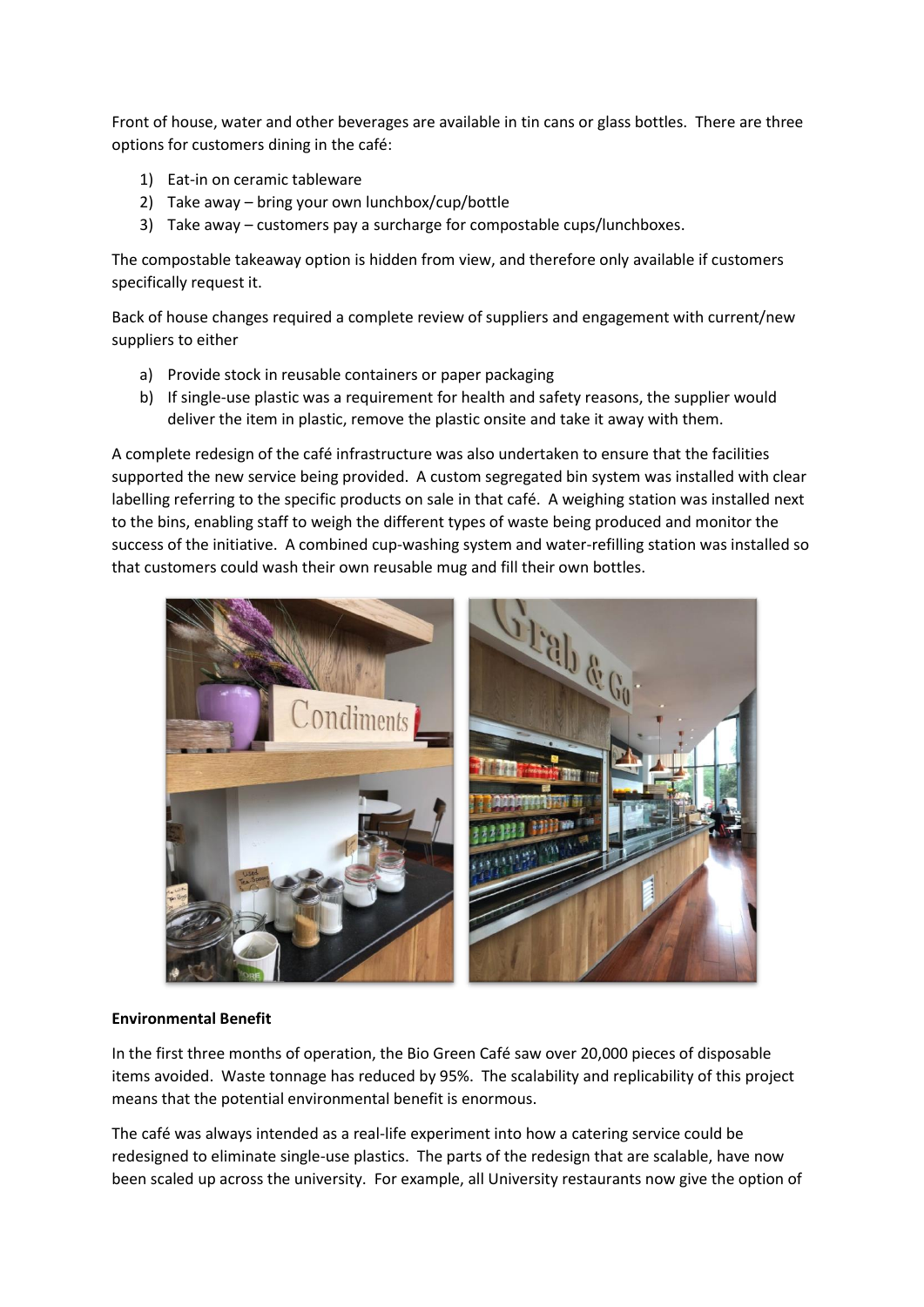brining your own lunchbox. Across campus, plastic bottles are being eliminated from catering at conferences and meetings. KSG have installed an Infinity Water System, which will enable glass bottle refills reducing the number of plastic bottles by 10,000 per year.

## **Social Benefit**

The "plastics crisis" together with climate breakdown, is one of the greatest environmental and social challenges of our time. On the week of the launch, staff and students organised a "Litter Pick" in conjunction with Clean Coasts at the Lee Fields in Cork City.



In terms of awareness and educational value, the café has enormous social benefit. Behaviour change to promote more environmentally friendly behaviour requires organisations to "engage, encourage, enable and exemplify" (Defra 2011). The Bio Green café engages customers through events and communications, encourages through making the more environmentally friendly choice the easier one, enables through the provision of adequate facilities and exemplifies in making a commitment and acting as a demonstration site for plastic-free catering services.

### **Economic Benefit**

The café has actually seen an increase in custom since its relaunch as the Bio Green Café. It has become a "destination" café within the campus, with staff and students specifically organising meetings there. The café launch was featured on Virgin Media news, and national newspapers including the Irish Independent and the Irish Examiner.

The launch of the café came after a year of targeted campaigns by the Green Campus committee in UCC to reduce the amount of single use plastic and improve the infrastructure across campus for recycling. It was felt therefore that by providing the necessary information and infrastructure for customers to "do the right thing", the environment supported the implementation of penalties for "doing the wrong thing". Therefore, the cost of takeaway compostable cups and salad containers was passed onto the customer and not borne by KSG or the University, as would often otherwise be the case.

Green Public Procurement is key to achieving a more circular economy and delivering on the government's Climate Action Plan. As the [Green Public Sector Organisation of the Year](https://www.greenawards.ie/shortlist) (2019), UCC is sharing its learnings with other PSOs and in particular HEIs.